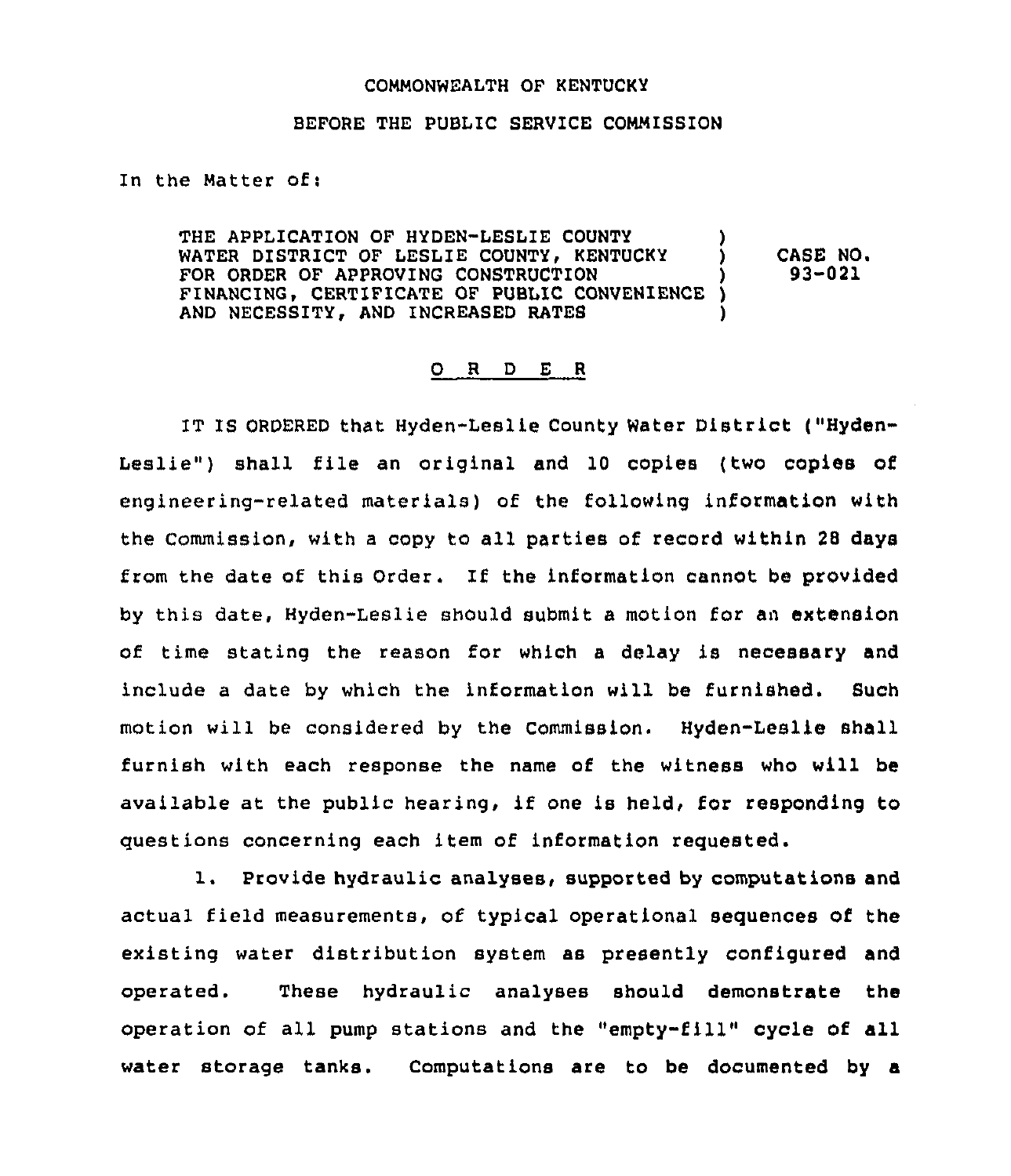labeled schematic map of the system that shows pipeline sixes, lengths, connections, pumps, water storage tanks, and sea level elevations of key points, as well as allocations of actual customer demands. Flows used in the analyses shall be identified as to whether they are based on average instantaneous flows, peak instantaneous flows, or any combination or variation thereof. The flows used in the analyses shall be documented by actual field measurements and customer use records. Justify fully any assumptions used in the analyses.

2. Provide a summary of any operational deficiencies of the existing water system that are indicated by the hydraulic analyses or that are known from experience,

3. In order to obtain realistic results when utilising computer hydraulic analyses to predict a water distribution system's performance, engineering references stress the importance of calibrating the results predicted to actual hydraulic conditions. This calibration process should include matching field measurements to the results predicted by the computer over a wide range of actual operating conditions. At a minimum this should include average and maximum water consumption periods, as well as "fire flow" situations and very high demand

Based on the above, explain the procedures used to verify the computer hydraulic analyses filed in this case. This explanation should be documented by field measurements, hydraulic calculations, etc.

 $-2-$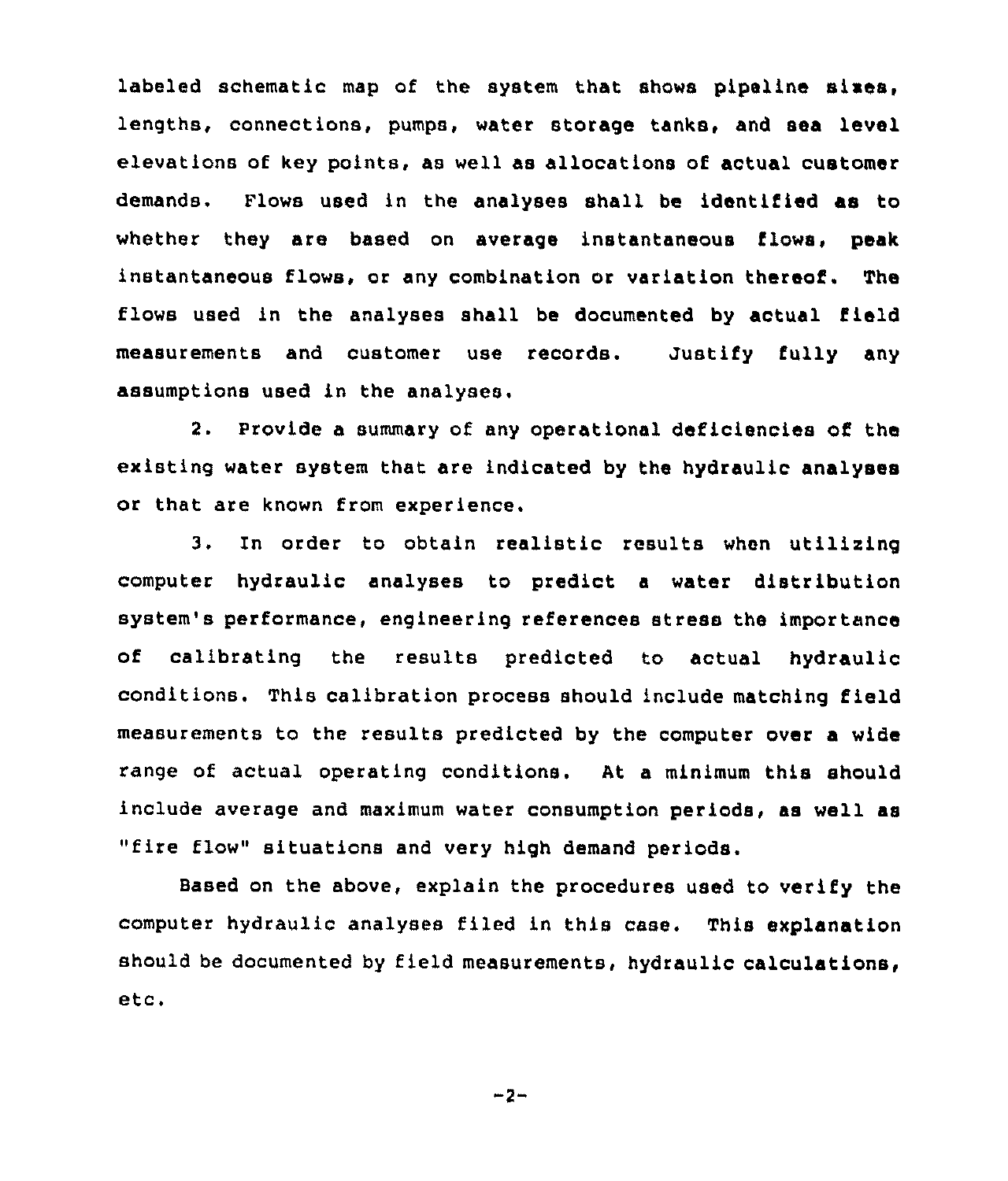4. Most engineering references state that instantaneous customer demands can peak at 3 to 15 times the 24-hour average demand. In addition, most engineering references also state that a water distribution system should be designed to meet at least the maximum hourly demand of its customers.

a. State exactly what measurements were made of Hyden-Leslie's maximum hourly usage. If the maximum hourly usage was not measured directly, state why it was not.

b. State exactly how the diurnal pattern for Hyden-Leslie's system was determined. Also detail how the diurnal demand multipliers for any hydraulic analyses were determined. This response should be documented by appropriate field measurements.

5. Provide a pressure recording chart showing the actual 24 hour continuously measured pressure available at the locations listed below on Hyden-Leslie's system. Identify the 24-hour period recorded, the exact location of the pressure recorder, and the sea level elevation of the recorder. Also state the schematic junction number nearest the location of the pressure recorders

a. In the vicinity of the proposed water storage tanks.

b. At or near all existing tank sites and on the suction and discharge sides of all pump stations.

c. At any other locations necessary to provide a complete understanding of the existing system operation.

6. Provide a list of Hyden-Leslie's water storage tanks. Give the location, capacity, and overflow elevation of each tank. Explain how water is supplied to each tank.

$$
-3-
$$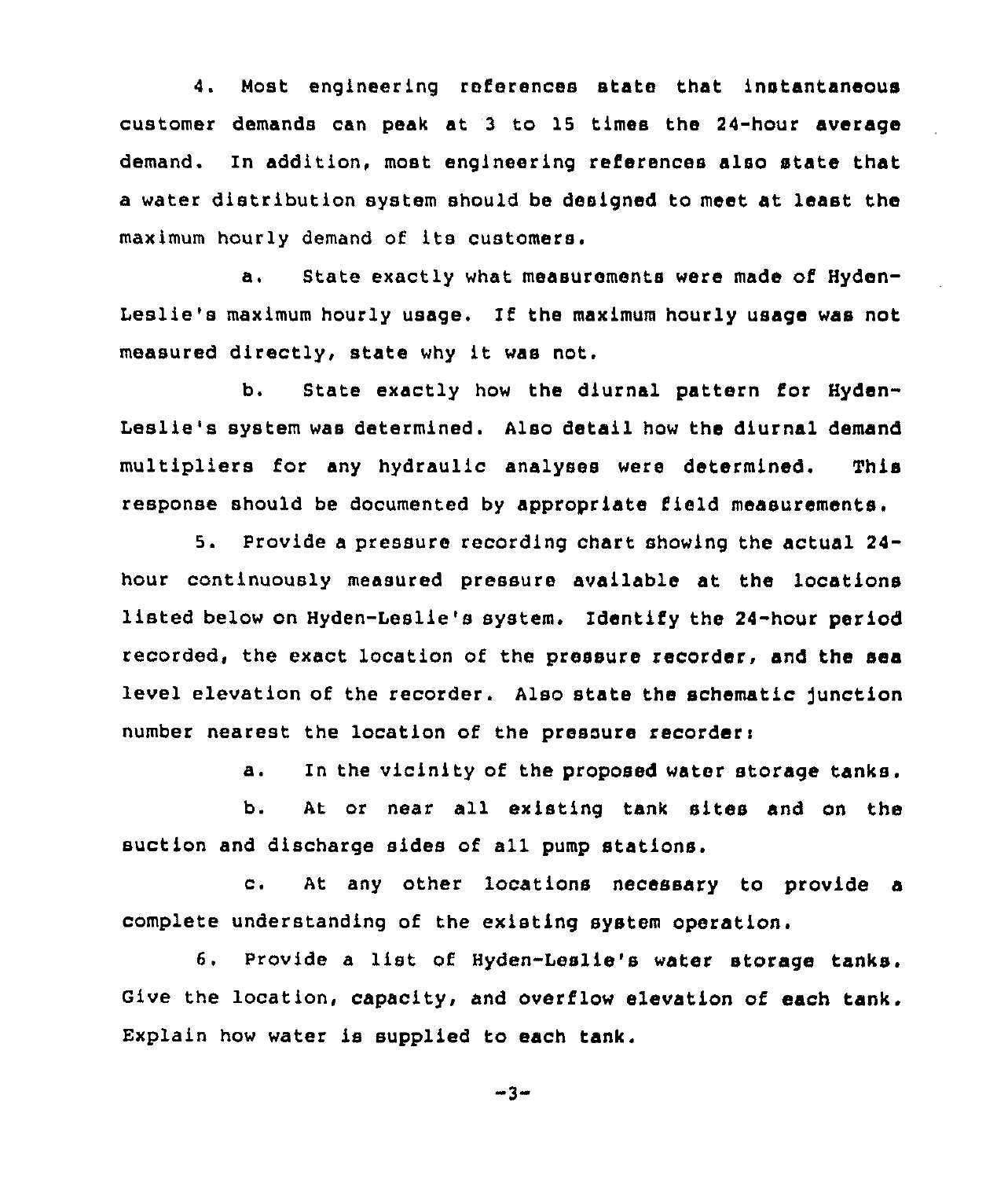7. Provide <sup>a</sup> list of Hyden-Leslie's existing pump stations. Give the location, number of pumps and each pump's rated capacities, and the purpose of each pump station. Explain how the operation of each pump station is controlled. Provide a copy of the pump manufacturer's characteristic (head/capacity) curve for each of Hyden-Leslie's existing pumps. Identify each curve as to the particular pump and pump station to which it applies. Also state if the pump is in use, will remain in use, will be abandoned, or will be replaced.

B. Provide a copy of the pump manufacturer's characteristic (head/capacity) curve on which the design of the proposed pump stations are based.

9. Provide the criteria used in determining the location, size, overflow elevation, and head range for the proposed water storage tanks. Provide detailed information on how the sea level elevation for the proposed tank sites was determined. Identify the particular methods and specific vertical datum and bench marks used in this effort. In addition, state what other sites were considered and why they were not selected.

10. Provide a narrative description of the proposed daily operational sequences of the water system. Documentation should include the methods and mechanisms proposed to provide positive control of all storage tank water levels. The description should also include an hourly summary of how all tanks (existing and proposed) will "work" (expected inflow or outflow of water) and how

 $-4-$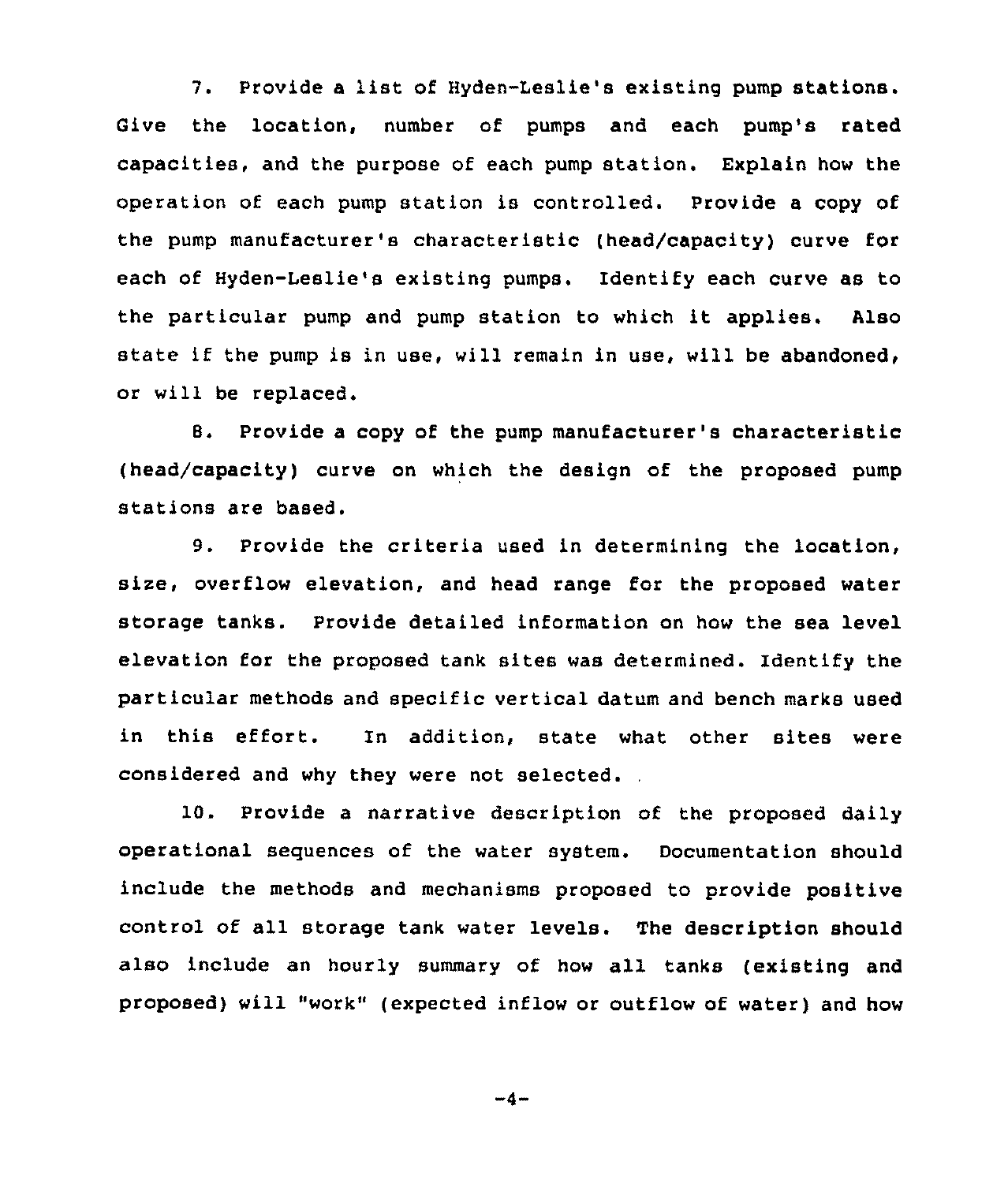all pumps will function. The description should be fully supported by appropriate field measurements and hydraulic calculations.

11. Provide a highway map at a scale of at least one inch equals two miles marked to show Hyden-Leslie's water distribution system. The map of the system shall show pipeline sixes, location, and connection as well as pumps, water storage tanks, and sea level elevations of key points.

12. Provide hydraulic analyses, supported by computations and actual field measurements, of typical operational sequences of the water distribution system with the improvements proposed in this case in place. These hydraulic analyses should demonstrate the operation of all pump stations and the "empty-fill" cycle of all. water storage tanks. Computations are to be documented by a labeled schematic map of the system that shows pipeline sixes, lengths, connections, pumps, water storage tanks, and sea level elevations of key points, as well as allocations of actual customer demands. Flows used in the analyses shall be identified as to whether they are based on average instantaneous flows, peak instantaneous flows, or any combination or variation thereof. The flows used in the analyses shall be documented by actual field measurements and customer use records. Justify fully any assumptions used in the analyses. (Note — these analyses should use the same schematic as the analyses of the existing water distribution system to facilitate comparison.)

13. If the hydraulic analyses, which are provided in response to this information request, are computer-generated provide a copy

 $-5-$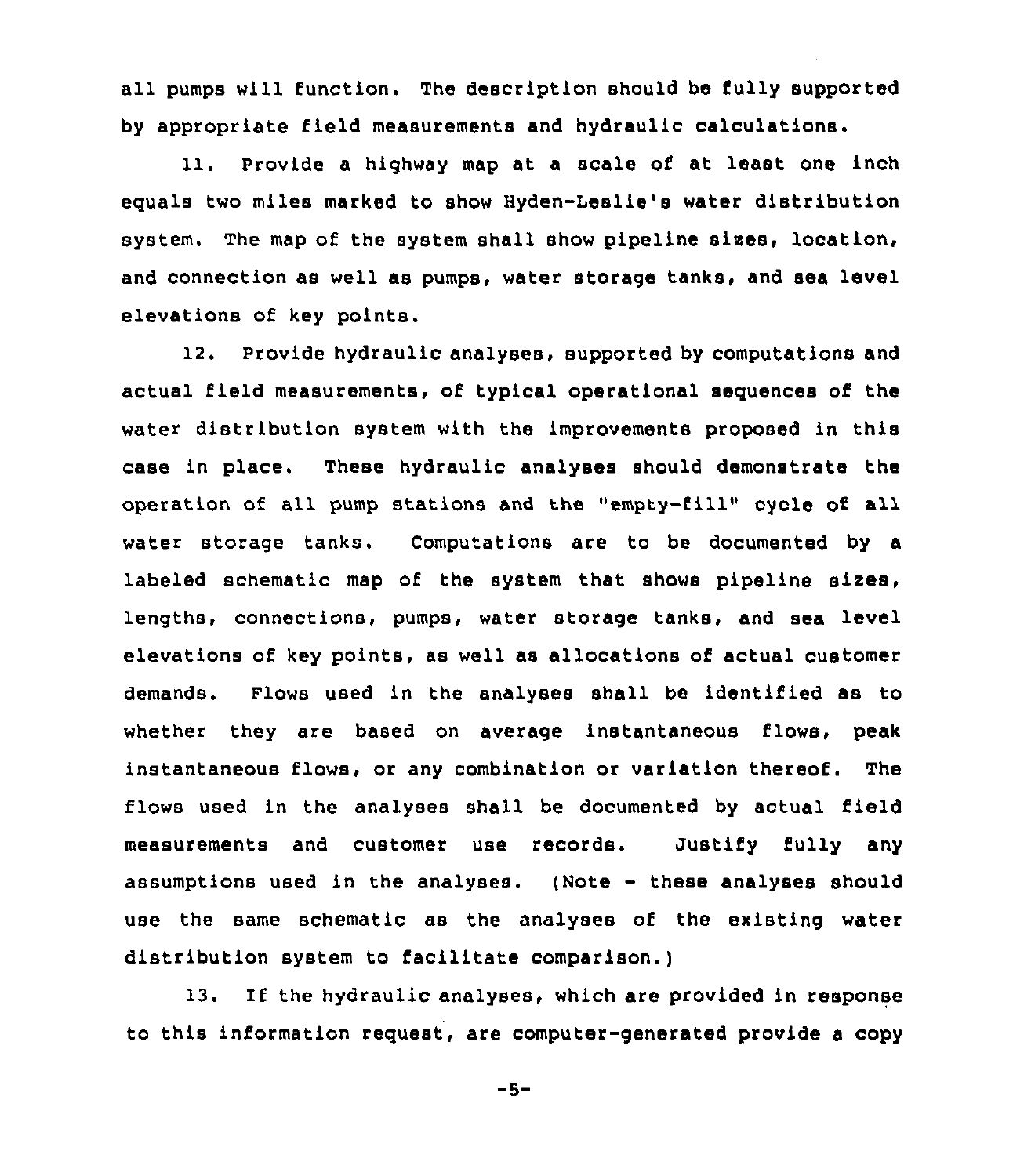of the input data on an IBM compatible <sup>5</sup> 1/4-inch or <sup>3</sup> I/2-inch floppy disk.

14. The engineering report states that 563 new customers are estimated to connect to the system as a result of the construction.

a. State whether this estimate is still correct.

b. Provide the number of new customers that will be residential and the number that will be commercial.

c. State the connection size anticipated for the new customers,

d. Provide the date Hyden-Leslie expects to begin serving the new customers.

15. Provide an estimated date that Hyden-Leslie will begin serving the industrial park, the estimated usage, and meter connection size(s),

16. State whether Hyden-Leslie will agree to eliminate the last two rate increments of its rate design.

17. Explain how Hyden-Leslie determines whether a new customer will be classified as a residential or commercial customer.

18. State whether Hyden-Leslie will agree to serve all customers under one rate schedule instead of the current two, or charge rates based on connection size.

19. Provide the number of different size meters currently connected to the system and the number of customers for each size meter.

 $-6-$